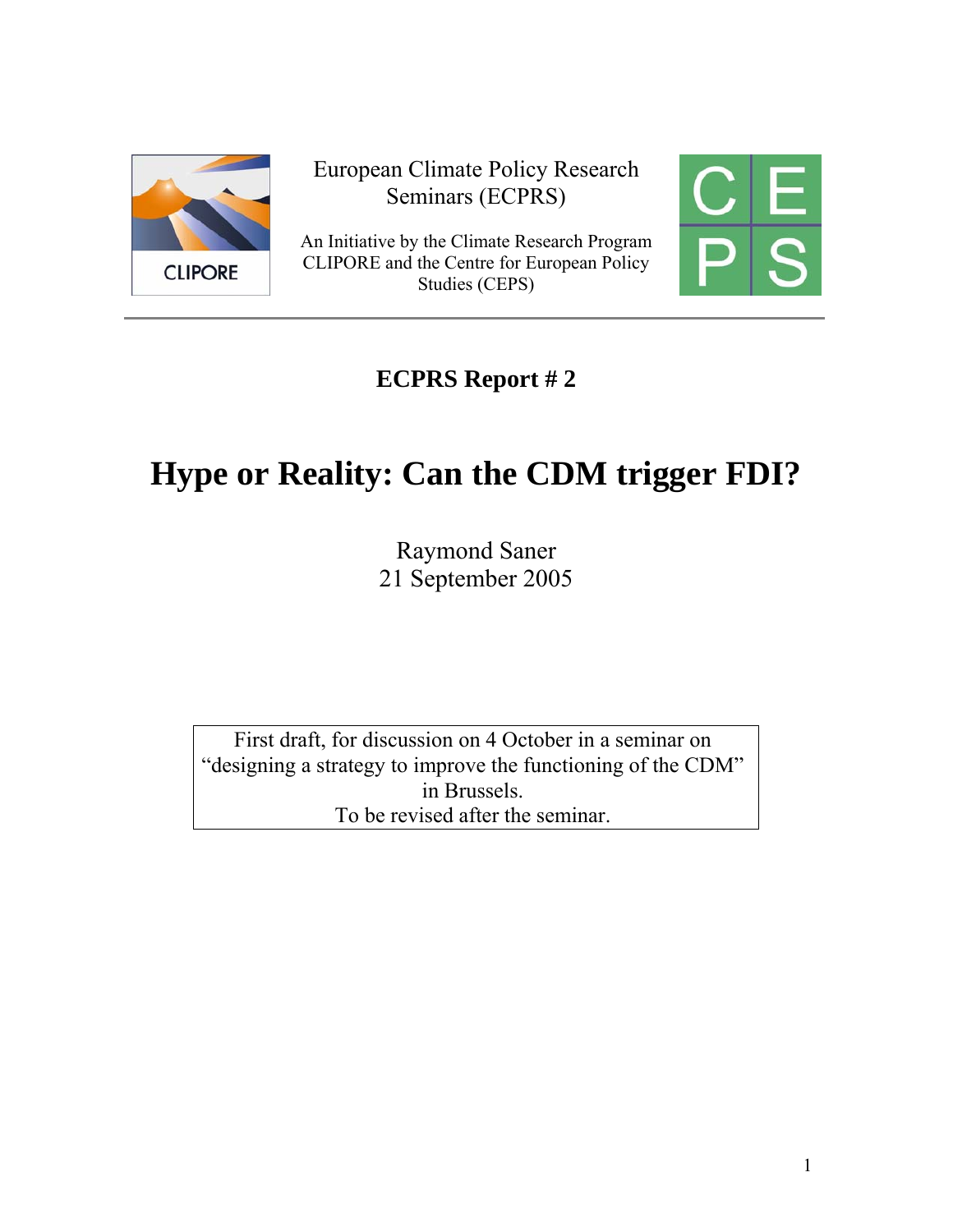# Table of Contents

List of Boxes [to be added]

List of Tables [to be added]

List of Figures [to be added]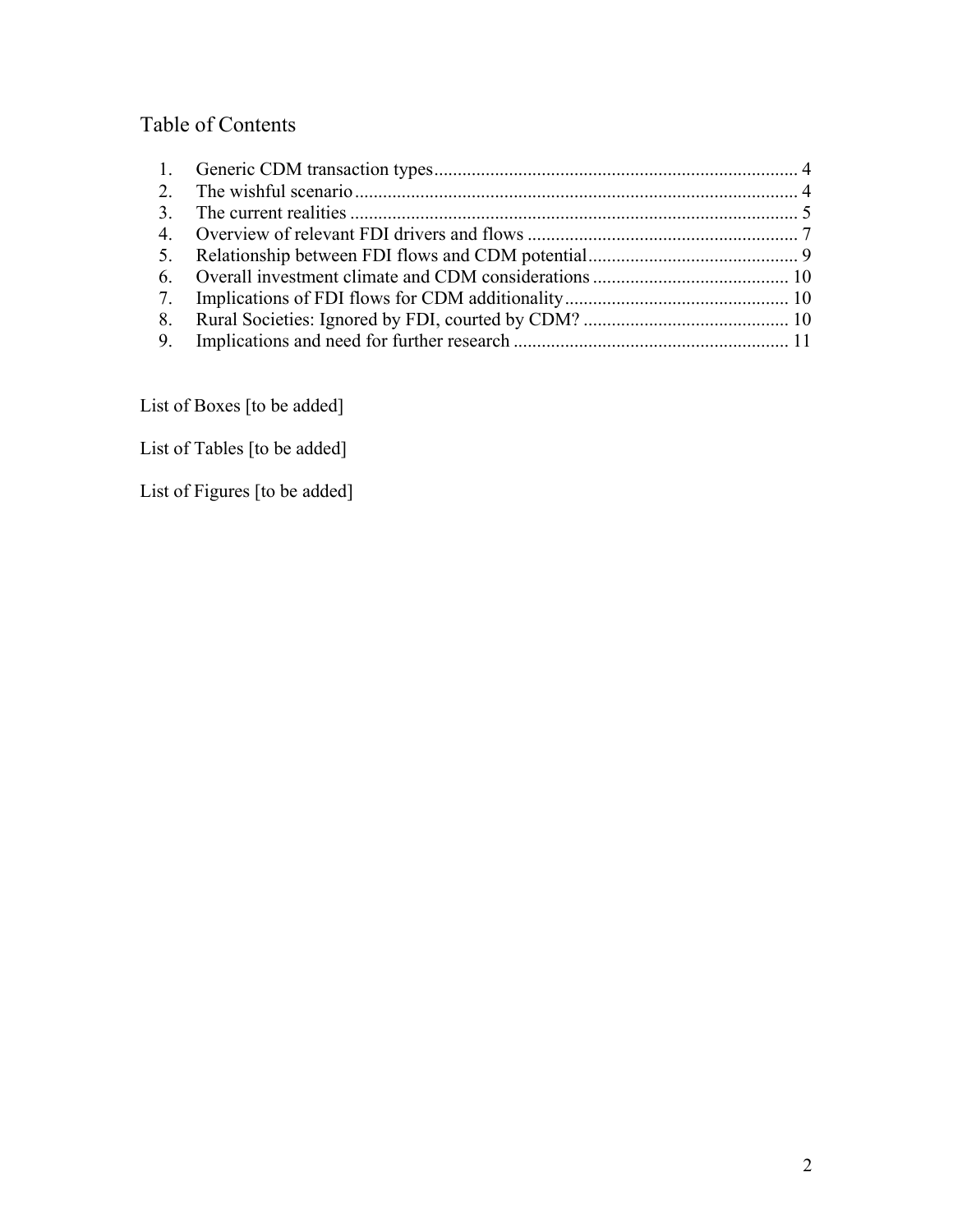#### **ECPRS Report # 2**

# **Hype or Reality: Can the CDM trigger FDI?<sup>1</sup>**

By: Raymond Saner<sup>2</sup> 21 September 2005

#### *Unedited Draft Version- Please Do Not Distribute or Refer to this Document*

#### **Summary & Conclusions**

Inherent in the CDM concept was the expectation that the Clean Development Mechanism might broaden the traditional economic determinants of foreign direct investment flows. Such an additional investment opportunity would act as an economic driver and direct Foreign Direct Investment (FDI) towards environmentally supportive investments and subsequently would expand access to new markets for climate-friendly technologies or services.

It is generally accepted that the CDM has underperformed and that this situation is likely to continue. Problems identified are related to CDM governance, its objectives, the eligibility of projects, or the functioning of emissions markets. It is hoped that once these issues are settled, the CDM could live up to its expectations to direct FDI towards greener technologies.

This report analyses the relation between Foreign Direct Investment and the CDM. It describes various CDM transaction types, provides current CDM project data, presents general FDI flows presented to main destinations of FDI and finally examines the possible links between FDI and CDM potential.

The author of this report however cautions against over-simplification and concludes that CDM financial flows are not correlated with FDI flows at present and that ways to make CDM more attractive to trans-national companies would deserve further exploration. Further research is needed to determine how developing country entities can attract CDM investment or enhance their ability to export CERs. This will require more detailed analysis of:

- the sources of demand (countries; government vs. private; sectors and their CDM preferences),
- the dynamics of evolving carbon markets,

 $\overline{a}$ 

- the different CDM transaction models (equity investment in CDM projects vs. *ex ante* CER purchase agreements vs. secondary market CER trades), and
- the national determinants of CDM financial flows.

Discussion of this paper should identify policy implications and recommendations.

<sup>&</sup>lt;sup>1</sup> This article is part of ECPRS's policy analysis aiming to identify a strategy to improve the functioning of the CDM. Concretely, this paper will focus on the potential link between FDI and CDM and whether FDI and CDM could be made more synergistic in order to strengthen the current CDM. ECPRS paper # 1 on the state of the CDM describes all major initiatives that have been launched recently and lists both the diagnosis and the prescriptions that have been put forward. <sup>2</sup>

<sup>&</sup>lt;sup>2</sup> This article is based on a recent publication titled "Exploring the relationship between FDI flows and CDM potential" (April 2005), Transnational Corporations (UNCTAD, Geneva), pp 1-45 by Anne Arquit and the author. Raymond Saner is co-founder of the Centre for Socio-Eco-Nomic Development (CSEND) in Geneva (saner@csend.org).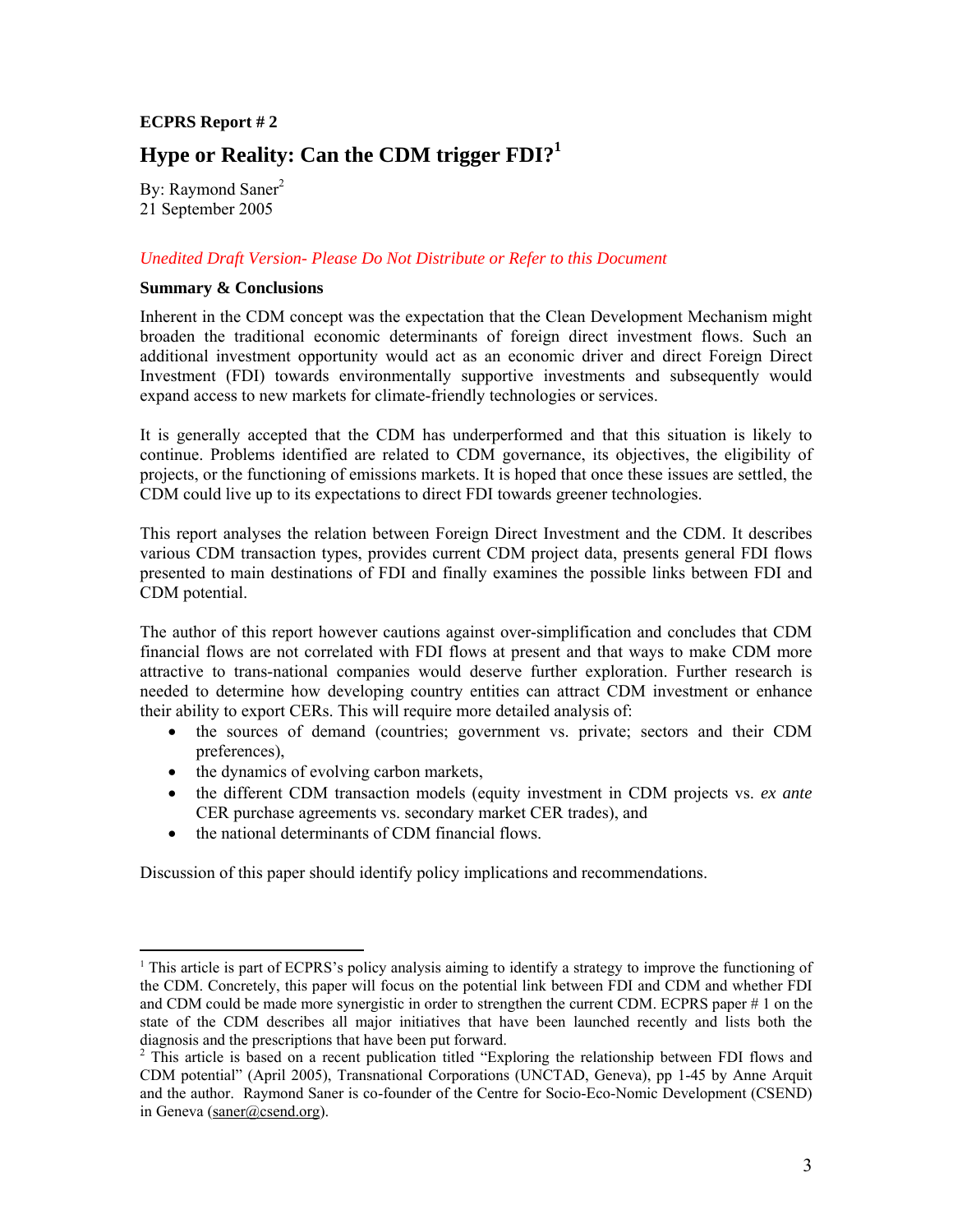# **1. Generic CDM transaction types**

The following analysis is based on an understanding of CDM as a bilateral undertaking between a host country (developing country) and an investor country (industrialised country). Recent literature have brought to the foreground possibilities of unilateral CDM (Jahn, Michaelowa, Raubenheimer & Liptow, 2004; Laseur, 2005). While the potential for unilateral CDM exists, no unilateral CDM based credits have been sold so far (IETA/CF, 2005: 22) and hence unilateral CDM is not part of this paper's scope.

The financial contribution of industrialised country entities (e.g., governments, private companies, market intermediaries) to CDM projects can take a number of forms. The basic CDM transaction models from the perspective of the Annex I (developed country) entity are:

- Investment in CDM projects: equity investment, i.e., direct via joint venture companies/wholly owned subsidiaries or indirect (portfolio) investments via purchase of securities. Such equity based investment provide equity for co-financing of projects that generate CER credits (investor receives profit/ROI<sup>3</sup> and CERs).
- y Purchase of yet-to-be-generated CERs: forward contract (e.g., in the form of a carbon purchase agreement) or call option to purchase a specified amount of CERs generated by a CDM project upon delivery, perhaps with some up-front payment;
- CER trade in secondary markets: spot or options transactions in existing CERs.

At present, the most common form of transaction is forward contracts to purchase CERs (Lecocq and Capoor, 2003: 18), which limits the risk to the buyer. And – contrary to initial expectations – governments and hybrid entities (e.g., public-private partnerships, such as the funds offered by the World Bank's Carbon Finance practice), rather than private entities, have been the main buyers. In 2002-03, the Government of the Netherlands accounted for 30% and the World Bank Prototype Carbon Fund for 26% <sup>4</sup>of the project-based emission reduction market in volume terms (Lecocq and Capoor, 2003: 12). These two points are important to keep in mind when exploring the relationship between foreign direct investment and CDM flows.

From the perspective of an Annex I country entity, cross-border sourcing of greenhouse gas emission reductions can take two basic forms: arms-length trade (CER imports) and direct production of CERs through FDI (or other forms of equity investment) in CDM projects. Under the prevailing CER forward purchase (trade) model, transactions will likely be governed by traditional factors of comparative trade advantage, such as initial endowments (in particular, capital and labour). In addition, countries' initial endowments of cheap greenhouse gas emission reduction potentials will be an important factor. The relationship between international trade flows and potential CDM flows is not the subject of this report, but would warrant further consideration, given the prevalence of CDM transactions in the form of CER trade.

# **2. The wishful scenario**

Inherent in the CDM concept was the expectation that the Clean Development Mechanism might broaden the traditional economic determinants of foreign direct investment flows, as multinational companies (MNC) perceive new CDM-related business opportunities, such as the production of Certified Emission Reductions by foreign affiliates and their subsequent internal use or sale. The assumption here being that production of CERs would also give the subsidiary or affiliate of a MNC a competitive advantage (e.g. energy efficiency improvements). On the other

 $\frac{3}{4}$  Rate on Investment

 $<sup>4</sup>$  [Figures to be updated]</sup>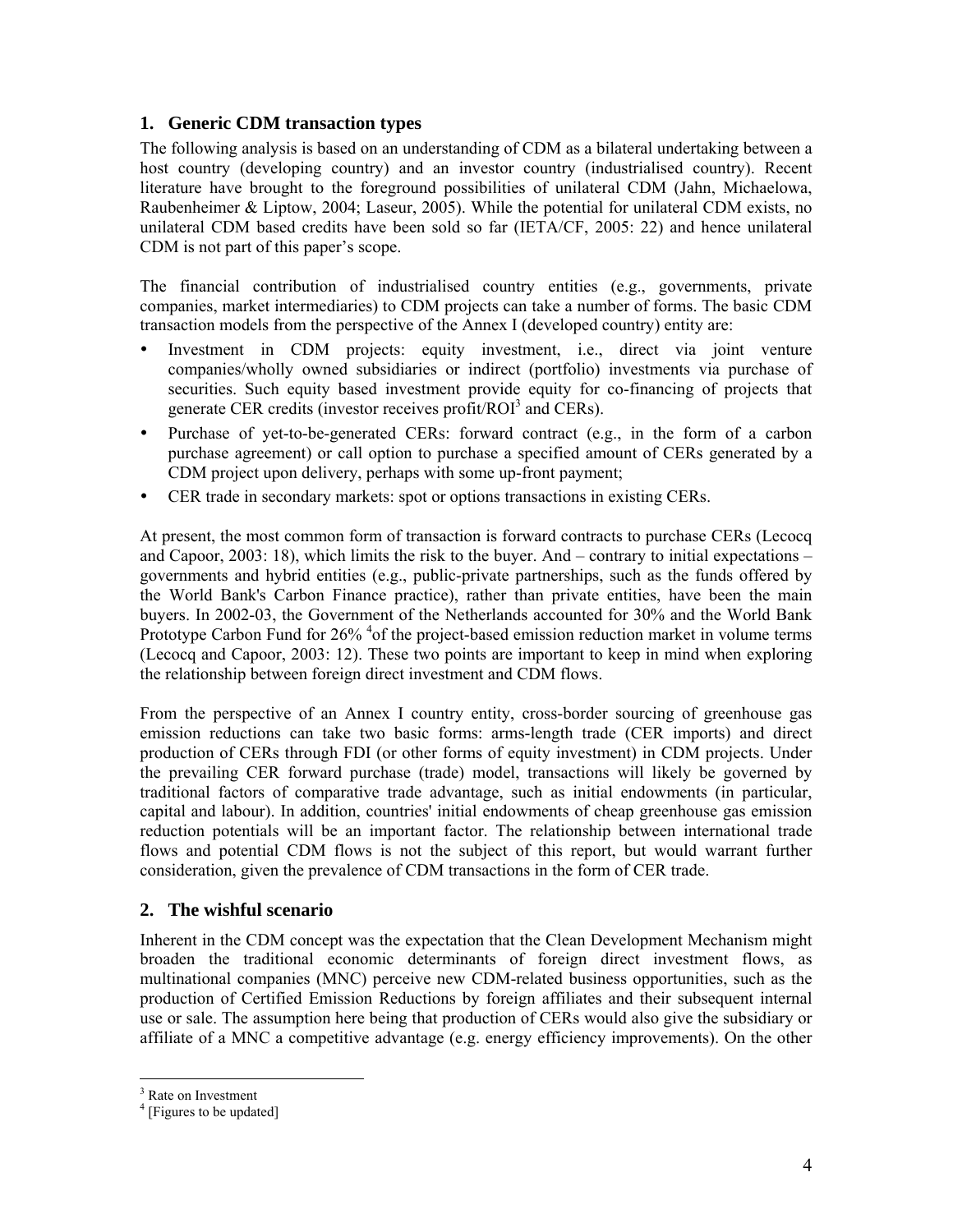hand, such an additional investment opportunity might act as an economic driver and direct FDI towards environmentally supportive investments, such as access to new markets for climatefriendly technologies or services.

# **3. The current realities**

The CDM Portfolio update presented by Jane Ellis of the OECD at the 2005 SB-meetings in Bonn offers causes for optimism and pessimism alike. On the positive side, CDM projects have increased to 5 registered CDM projects, 8 others are requested for registration by the CDM Executive Board of which 3 are under review and 110 CDM projects are under validation which could generate  $16.9$  Mt Co2-eq.<sup>5</sup>

Looking at the geographical spread, the picture is uneven with some developing countries dominating the CDM portfolio (see Figure 1 below).



The main reasons that have been reported to cause such slowness are for instance barriers to greater CDM investment projects such as financial and institutional risk and uncertainty associated with delays in approving CDM project activities and methodologies or lack of sufficient capacity building in host countries to train validators (Ellis et al., 2004). While all these barriers are important with regard to getting CDM projects of the ground, the focus of this paper remains on the larger interaction issue of how FDI/CDM flows to developing countries.

Despite the slowly increasing investment flows into CDM opportunities, one should not forget that the main FDI flows do not go to CDM projects nor to developing countries. For the year 2003, by far the greatest recipients of FDI are the developed countries (69%), followed by developing countries without China (20%) then China (10%) and lastly the least developed countries (1%).

 $\overline{a}$ 

<sup>5</sup> See http://www.oecd.org/env/cc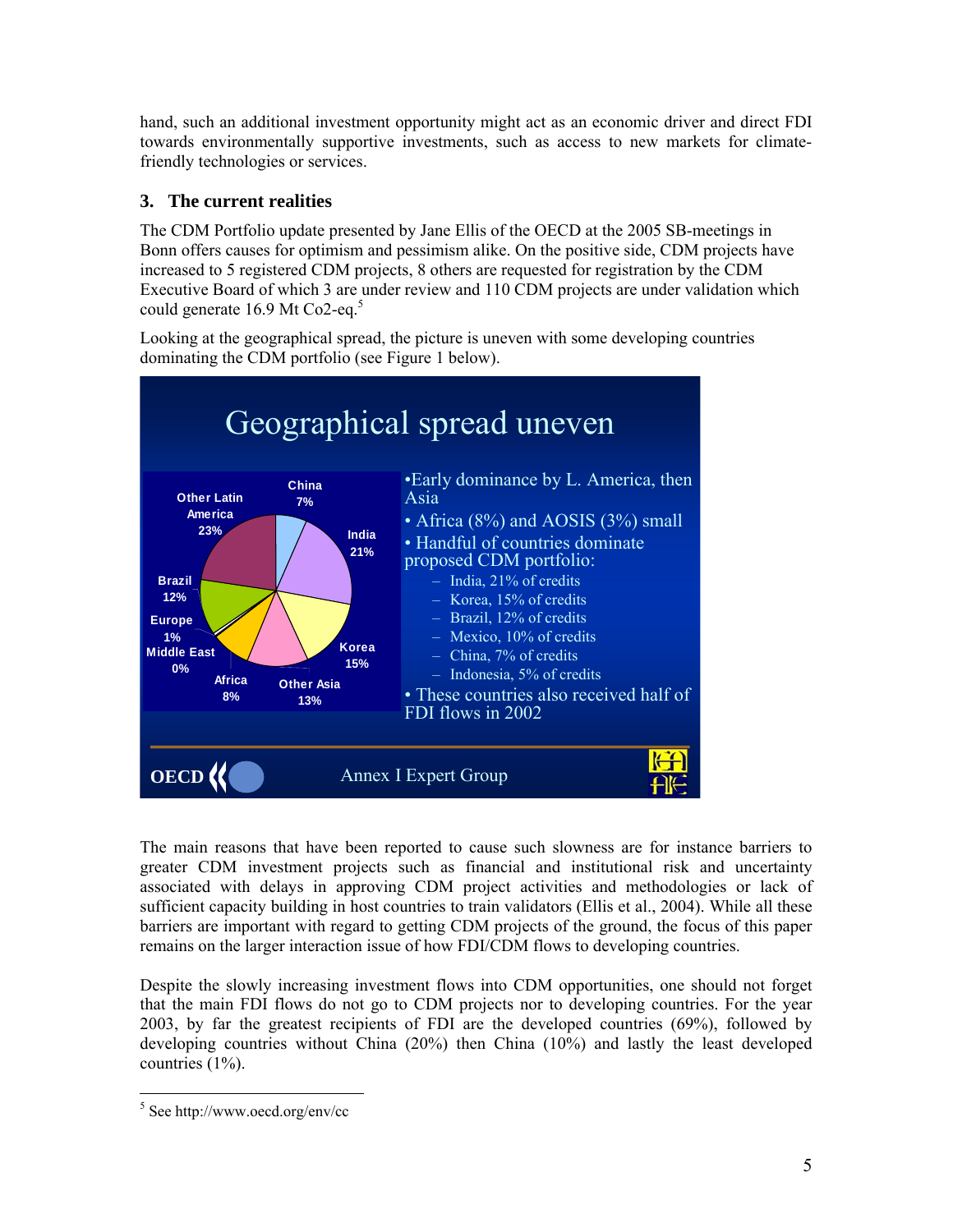



Source: Taffere Tesfachew & Karl P. Sauvant (2005)

The "big 3" non-OECD developing countries from a greenhouse gas emissions perspective are China, India and Brazil (see Table 1). According to a recent analysis of project-based pre-Kyoto compliance transactions (planned CDM and JI projects), 36 host countries entered into such contracts in 2003, with nearly two-thirds of transacted volumes hosted by Latin American countries, approximately 30% by Asian countries (including 10 projects in India) and less than 5% by countries in Sub-Saharan Africa (Lecocq and Capoor, 2003). The trend appears to be towards deals with large economies (e.g., India) or middle income countries (e.g., Brazil), and the role of China is therefore expected to increase from its current low level.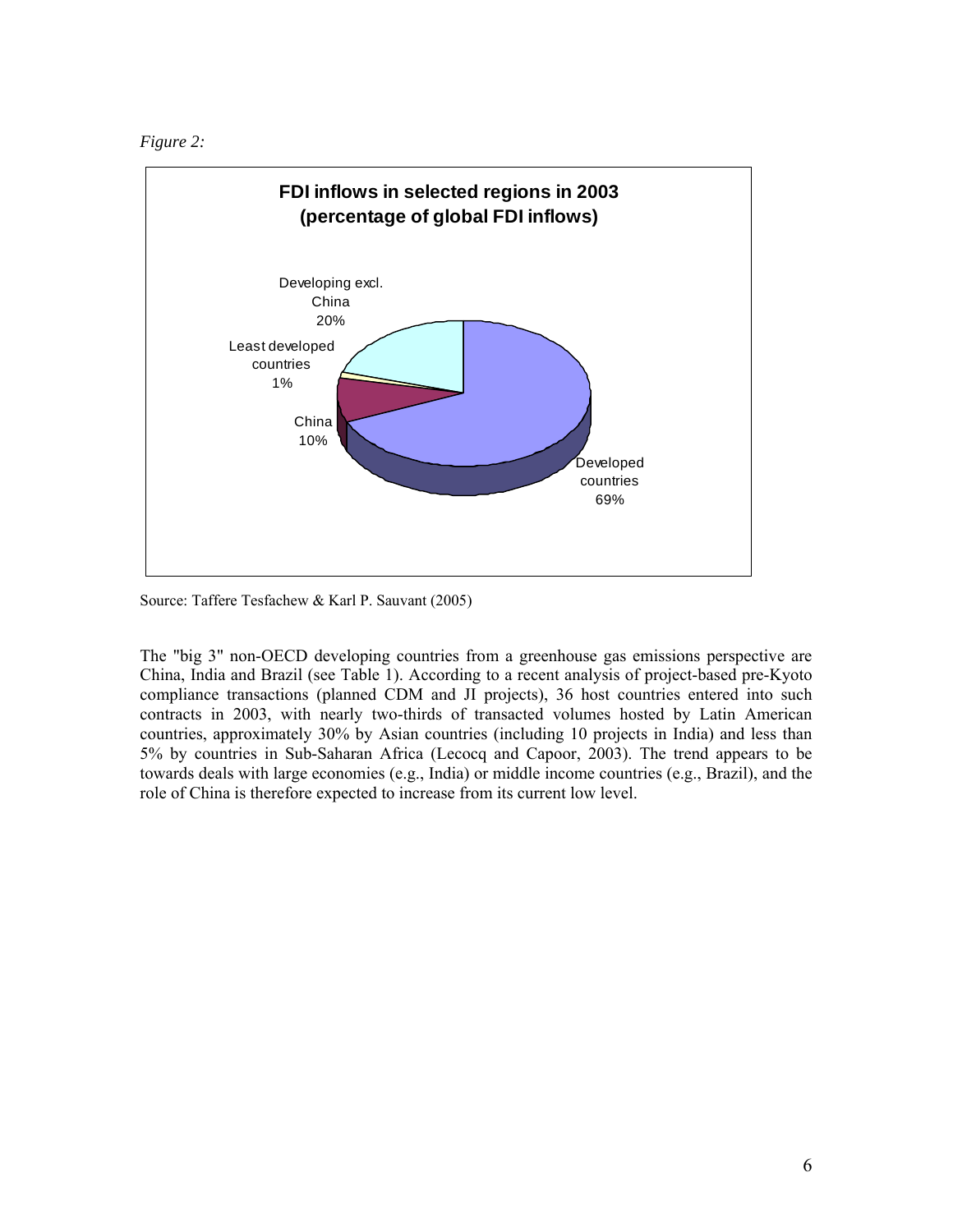|                      |                                                                |                                                        |                                               |                                                   | $\cdot$                                                                                     |                                                                 |
|----------------------|----------------------------------------------------------------|--------------------------------------------------------|-----------------------------------------------|---------------------------------------------------|---------------------------------------------------------------------------------------------|-----------------------------------------------------------------|
| Country              | Population<br>2000<br>(millions /<br>$%$ of<br>world<br>total) | Net GHG<br>Emissions<br>2000 (Mt)<br>CO <sub>2</sub> e | Emissions<br>per<br>Capita<br>Ranking<br>2000 | Inward<br><b>FDI</b><br>2002<br>(USS)<br>billion) | Inward FDI as a<br>Fraction of<br><b>Gross Fixed</b><br>Capital<br>Formation 2002<br>$(\%)$ | <b>FDI</b><br>Performance<br><b>Index Ranking</b><br>1999-2001° |
| China                | 1262/<br>20.8                                                  | 1356*                                                  | 97                                            | 52.7                                              | 10.5                                                                                        | 59                                                              |
| Hong Kong<br>(China) | incl.<br>above                                                 | incl.<br>above                                         | incl.<br>above                                | 13.7                                              | 35.2                                                                                        | 3                                                               |
| India                | 1016/<br>16.8                                                  | $506*$                                                 | 140                                           | 3.4                                               | $3.2^\circ$                                                                                 | 120                                                             |
| <b>Brazil</b>        | 170/2.8                                                        | $230*$                                                 | 85                                            | 16.6                                              | 19.6                                                                                        | 37                                                              |

*Table 1. Emissions and FDI Data for Host Countries with Significant CDM Potential* 

° The Index is an ordinal ranking of 140 economies, with the rank of 1 representing the economy with the best

\* First National Communication under the UNFCCC with official Government inventory data not yet available. □ Data for 2001.

Sources: Net GHG Emissions/Emissions per Capita, Climate Analysis Indicators Tool (CAIT) Version 1.5 (Washington, DC: World Resources Institute, 2003, available at: http://cait.wri.org); Inward FDI 2002, UNCTAD (2003: 249-252); Inward FDI as Fraction of Gross Fixed Capital Formation, UNCTAD (2003: 267-77); FDI Performance Index, UNCTAD (2003: 193-195).

# **4. Overview of relevant FDI drivers and flows**

For CDM transactions that do involve private equity investment, FDI might serve as a useful, albeit incomplete, indicator of potential CDM flows (Fankhauser and Lavric, 2003). UNCTAD defines foreign direct investment<sup>6</sup> as "an investment involving a long-term relationship and reflecting a lasting interest and control by a resident entity in one economy in an enterprise resident in an economy other than that of the foreign direct investor" (UNCTAD, 2003a: 31). Although a minimally enabling FDI regulatory framework is a prerequisite for FDI, and business facilitation efforts can help attract investors, economic factors are the main determinants of FDI inflows and reflect the primary motivations of transnational corporations (TNCs, see first two columns of Table 2).

 6 In addition to non-equity forms of investment, FDI has three components: equity capital, reinvested earnings and intra-company loan or debt transactions (UNCTAD, 2003a: 31-32). The extent to which each of these components might be linked to CDM transactions may have been considered by individual MNCs with anticipated carbon liabilities, but this has not been the subject of academic analysis to date.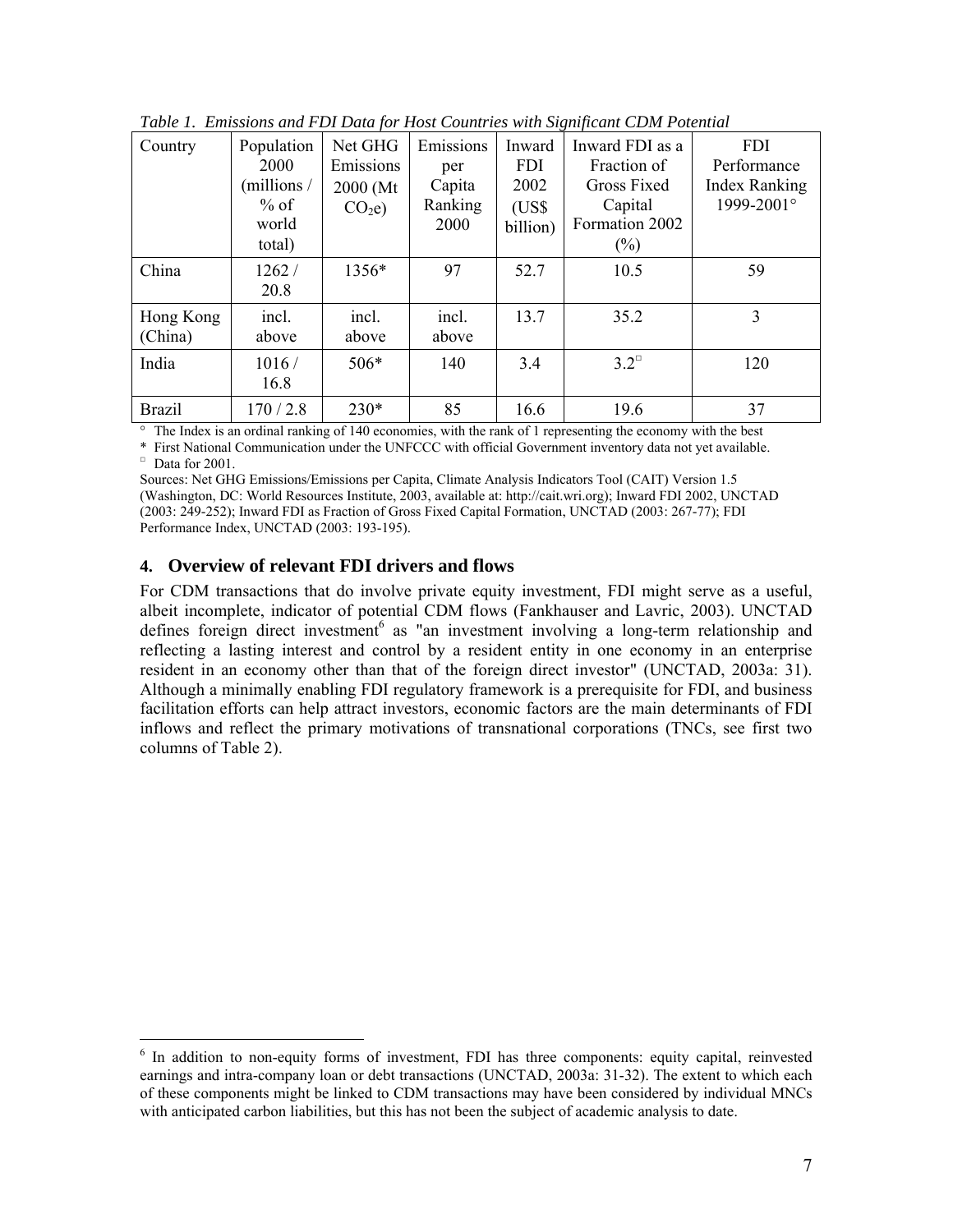| <b>TNC</b> Motive           | Selected Economic<br>Determinants                                                                   | <b>Additional CDM Drivers</b>                                                                                                                 | CDM relevance to<br><b>TNCs</b>                                                                                                   |
|-----------------------------|-----------------------------------------------------------------------------------------------------|-----------------------------------------------------------------------------------------------------------------------------------------------|-----------------------------------------------------------------------------------------------------------------------------------|
| Market-Seeking              | • per capita income<br>• market size<br>• market growth<br>• access to regional /<br>global markets | New/expanded markets for:<br>• climate friendly technologies<br>in developing countries<br>• CDM-related services                             | • TNC technology<br>providers<br>• TNC providers of<br>CDM-related services<br>(e.g., consulting,<br>brokerage,<br>certification) |
| Resource/Asset-<br>Seeking  | • access to labour<br>• access to raw materials<br>• adequate infrastructure                        | • access to greenhouse gas<br>reductions (CERs)                                                                                               | • TNC emitters of<br>greenhouse gases in<br>regulated markets<br>• Market intermediaries                                          |
| Efficiency-<br>Seeking      | • differential<br>comparative<br>advantages<br>• better deployment of<br>global resources           | • low-cost greenhouse gas<br>reductions via CDM projects<br>• investment in foreign affiliate<br>technology upgrades<br>compensated with CERs | • TNCs emitters of<br>greenhouse gases in<br>regulated markets<br>• TNCs without home<br>country greenhouse<br>gas liabilities    |
| Strategic Asset-<br>Seeking | access to new competi-<br>٠<br>tive advantages                                                      | Access to complementary CDM<br>assets possessed by foreign-<br>based firms, e.g.:<br>• resources,<br>• expertise/capabilities,<br>• markets.  | • TNC providers of<br>CDM-related services<br>(e.g., consulting,<br>brokerage, certifica-<br>tion)<br>• Market intermediaries     |

*Table 2. Traditional and Potential CDM-Related Determinants of FDI Inflows* 

Source: Columns 1-2, UNCTAD (1998: 91), except Row 4, Dunning and McKaig-Berliner (2002: 8-9); Columns 3-4, this analysis.

The Kyoto mechanisms provide opportunities to technology providers to expand their market for state-of-the-art energy-efficient and climate-friendly technologies to developing countries, which, without CDM financing, may not be commercially viable in a developing country context. Yet a business model that would involve the direct engagement of such companies in Kyoto-motivated FDI transactions (e.g., up-front capital investment, loans or rebates in exchange for CERs generated using company technologies) has not received much attention to date<sup>7</sup>. Finally, TNCs that provide CDM-related services, such as legal services (advice on CDM contractual arrangements), CDM project validation and certification services, strategic consulting services (e.g., assessing potential CDM options/assets), or capacity building services have engaged in strategic asset seeking FDI (merger and acquisition activity or strategic alliances, see Table 2) to gain new competitive advantages.

In addition to these direct economic determinants, CDM-related motivations for FDI transactions might also include maintaining a positive public image and the license to operate in host countries of foreign affiliates by contributing to local sustainable development<sup>8</sup>; gaining a better understanding of company carbon liabilities, in-house mitigation potential/costs and CDM benefits; gaining experience to be in a position to influence policy; or management of corporate social responsibility obligations and related risks.

<sup>-&</sup>lt;br>7

<sup>&</sup>lt;sup>T</sup> Innovative approach proposed by Loayza F. and Kägi W (2001)<br><sup>8</sup> For example of MNC investment in local economies see Saner,R. Yiu, L., Sondergaard, M. (2000), « Business diplomacy management : a core competency for global companies », Academy of Management Executive, Vol. 14, No.1, February 2000, pp. 80-92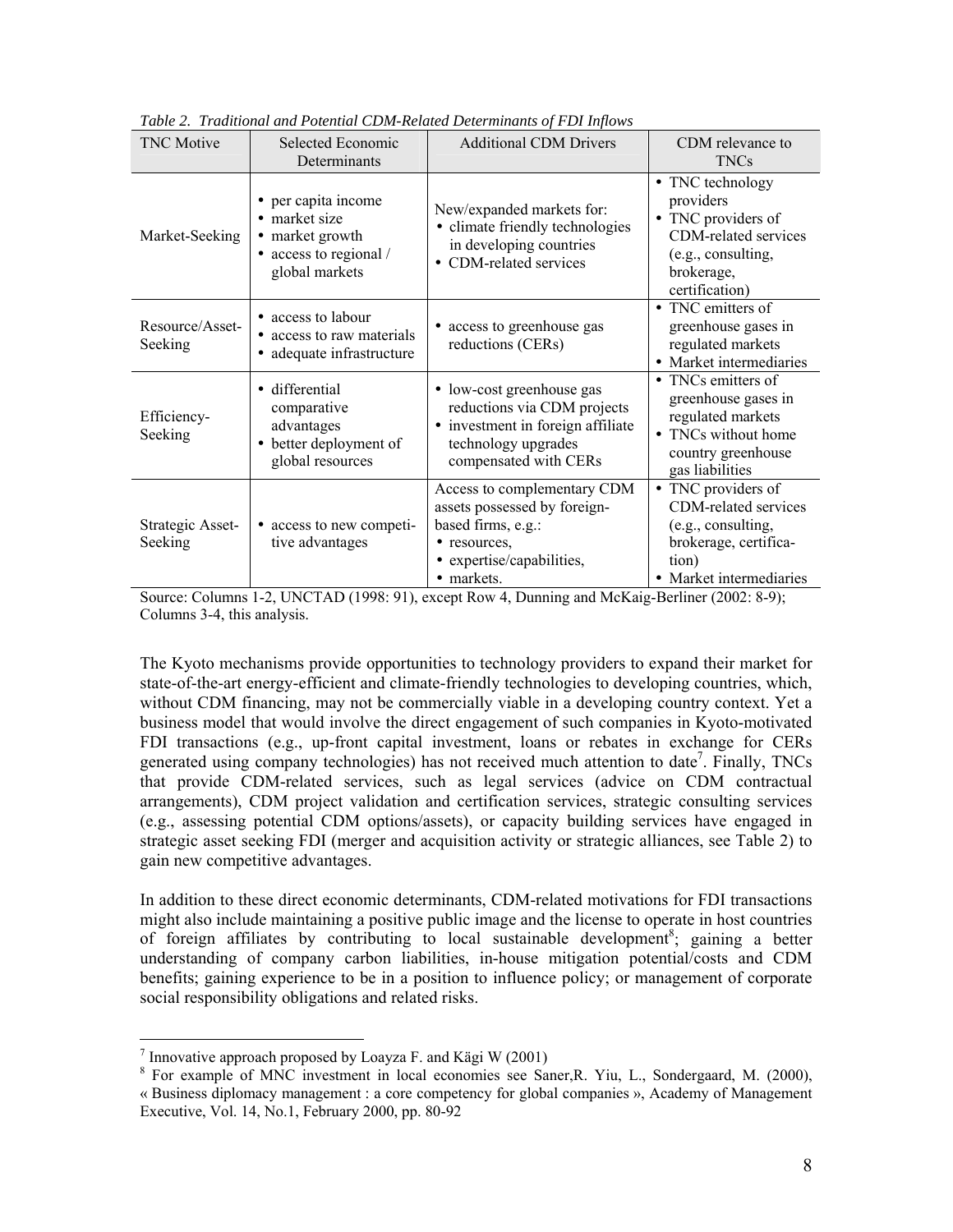# **5. Relationship between FDI flows and CDM potential**

Research has confirmed that foreign investors for the most part do not simply avoid countries without rule-based governance systems (Li, 2004) and with a high pervasiveness and arbitrariness of corruption (Doh et al., 2003). Instead, they invest with different strategies: in poor governance environments, they tend to engage in foreign direct investment (rather than portfolio investment) in the form of joint ventures with local partners, which provides them with the greatest management control and thus better protection. Yet there seems to be a threshold of corruption beyond which FDI becomes relatively unattractive; this applies to countries such as India, Indonesia or Russia, that exhibit both a high pervasiveness and arbitrariness of corruption. In such settings, entry modes that allow investors to transfer ownership (build-own-transfer, non-equity forms of FDI such as management contracts) are more attractive and prevalent than equity FDI (Doh et al., 2003), which explains the low ranking of such countries with respect to the UNCTAD Inward FDI Performance Index (Russian Federation: 108, India: 120, Indonesia: 138, out of 140 economies ranked). Given the large scope for low-cost greenhouse gas reductions and the prevalence of non-FDI entry modalities in these countries, FDI, therefore, might not be a reliable indicator of potential Kyoto mechanism investment flows<sup>9</sup>.

Another difficulty in considering the relationship between FDI and potential CDM flows is that FDI is defined at the level of enterprises, whereas the CDM is a project-based activity. More research would be needed to determine under what conditions equity investments in foreign affiliates might be channelled into eligible CDM projects or why such FDI is or is not a good proxy for CDM project investment. In other words, investment in a company is not the same thing as investment in an individual climate change mitigation project. This is particularly true for FDI that flows to the service sector, which tends to have relatively low greenhouse gas intensity. In fact, 55-60% of FDI flows to developing countries from 1999-2001 went to the tertiary sector (UNCTAD, 2003a: 192), which may not correspond to the sectors with the highest potential for CDM investment. Further work might compare the greenhouse gas reduction potentials by sector of developing countries with their overall FDI performance and the distribution of inward FDI by sector.

From a global perspective, current trends in FDI flows give some indication of the preferences of capital. One element in common with the CDM is the quality of the general business environment<sup>10</sup>. FDI flows do not necessarily reflect CDM market potential, for a number of reasons:

- − CDM demand comes from both governments and the private sector, which might have different motivations and preferences. And private sector demand is not all associated with TNCs that operate in developing markets.
- − Conversely, not all TNCs have an interest in Kyoto compliance instruments such as CERs from CDM projects and therefore might not have a compelling incentive to make the required additional investment in climate mitigation.
- − CDM transactions are predominantly in the form of CER trade, rather than equity investment in CDM projects, and not all equity investment in CDM projects will be in the form of FDI.
- − FDI might flow to sectors/economies that do not represent large CDM potential and *vice versa.* India, for example, is expected to be a major supplier of CERs, but its inward FDI is low and non-equity FDI mainly flows to the telecom, IT and business services sectors, which do not have substantial CDM potential.

 $\overline{a}$ 

 $9<sup>9</sup>$  In an analysis of 13 economies in transition, an inverse relationship between the scope for JI and the general business environment was found (Fankhauser and Lavric, 2003). <sup>10</sup> For further information on this topic, see Heller & Shukla (2003)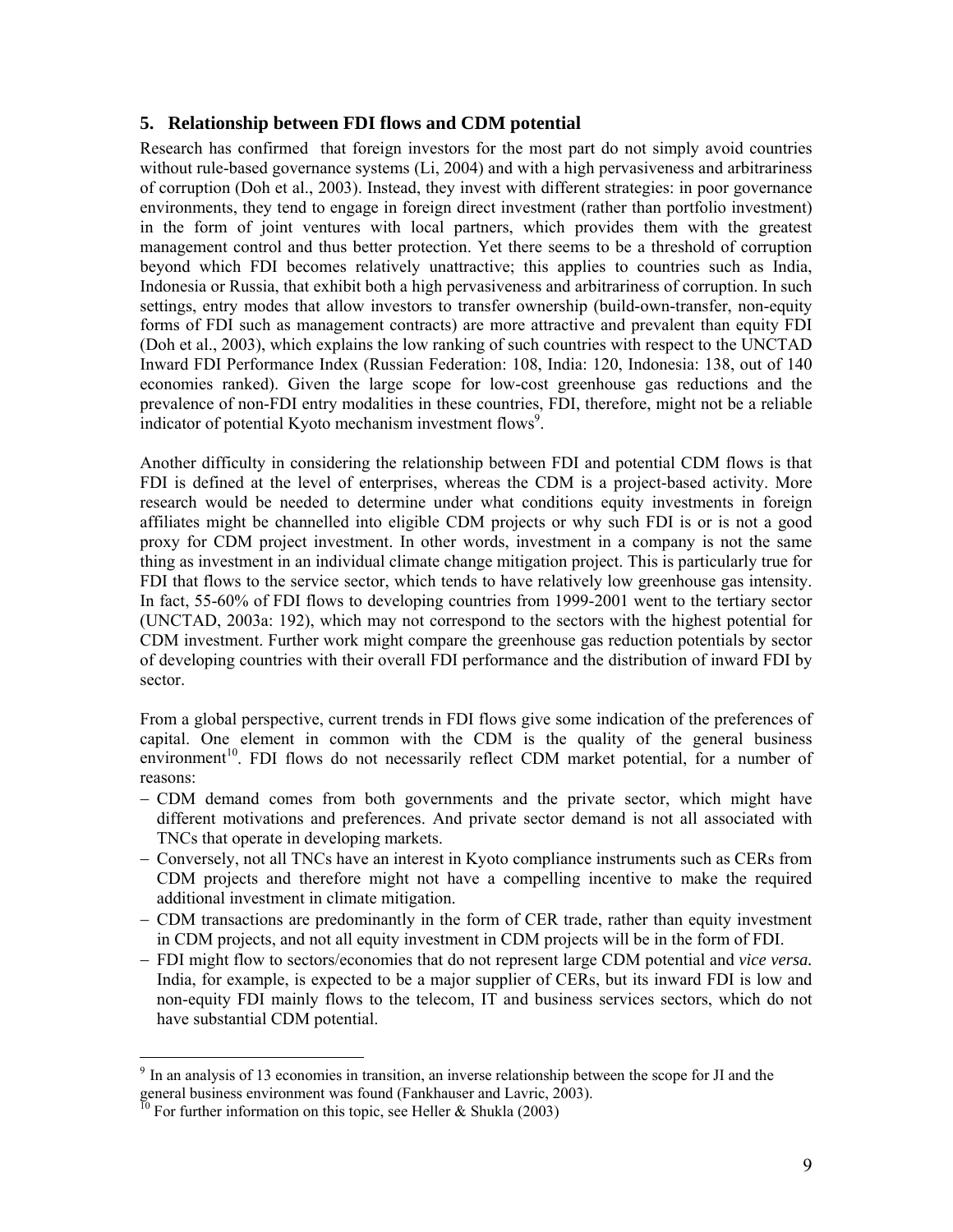- − FDI flows to companies do not guarantee investments in climate change mitigation efforts that meet CDM criteria, although technologies that are transferred to developing countries in connection with FDI generally tend to be more modern and environmentally "cleaner" than what is locally available (OECD, 2002).
- − The necessary institutional prerequisites, specialized capacity and incentives to facilitate CDM investments and keep transaction costs low might be lacking in potential CDM host countries.

#### **6. Overall investment climate and CDM considerations**

It is not obvious that the overall investment climate is a good proxy for the more specific CDM investment climate. Among FDI front-runners, a number of Latin American countries, such as Costa Rica, Chile or Mexico, have taken the initiative to promote CDM activities and have attracted a greater share of fledgling CDM transfers than the FDI giant China. The reason for this is that the Latin American countries have invested in the necessary domestic CDM capacity (e.g., CDM awareness and training programs, analysis of CDM potential, facilitation of project identification) and are committed to efficient institutional arrangements to promote and process CDM projects, which keeps transaction costs low. China on the other hand has only recently established the necessary institutional prerequisites for CDM.

Furthermore, contractual arrangements can minimize any country risk associated with CDM deals, assuming that these are in the form of carbon purchase agreements. India, for example, which remains an "FDI underachiever", has been the most active country in terms of submissions of projects for validation under the CDM. The projects have mostly been small-scale renewable projects, with the exception of some large, non- $CO<sub>2</sub>$  projects. As mentioned in Section 2.2, unilateral CDM, implemented without the involvement of entities from a third party, is one way that countries with a poor investment climate are hoping to take advantage of the Kyoto mechanisms, although it remains unclear whether the CDM Executive Board will endorse the approach.

# **7. Implications of FDI flows for CDM additionality**

Technologies that are transferred to developing countries in connection with FDI generally tend to be more modern and environmentally friendly than what is locally available, perhaps lowering the business-as-usual emissions baseline. It has been shown that a significant fraction of TNCs self-regulate environmental aspects of their activities (e.g., OECD Guidelines for Multinational Enterprises, IFC Equator Principles, company policies), which is perceived to have a strong positive influence on the environmental performance of foreign affiliates; in fact, 30% of Asian foreign affiliates of TNCs involved in a recent study claim that foreign affiliates operate according to home country standards (Hansen, 2003). The International Finance Corporation – the private sector lending arm of the Bretton Woods Institutions – has detected a "huge interest in sustainability issues, coupled with the demand for innovative solutions" (Woicke, 2004). The typically better environmental performance of TNC investments might make it more difficult to demonstrate the additionality of climate protection projects in sectors/enterprises that attract a lot of FDI, although investment barriers are not the only ones conceivable, and it may be more expensive for TNCs to make additional CDM investments in their own plants. On the other hand, many companies have been surprised at the amount of no regret mitigation potential they have uncovered.

# **8. Rural Societies: Ignored by FDI, courted by CDM?**

In reviewing the available literature on determinants of inward FDI at the national level, Kumar (1996: 8-9) concluded that low income, agrarian economies with relatively poor availability of infrastructure have limited scope of attracting FDI inflows, regardless of whether their policies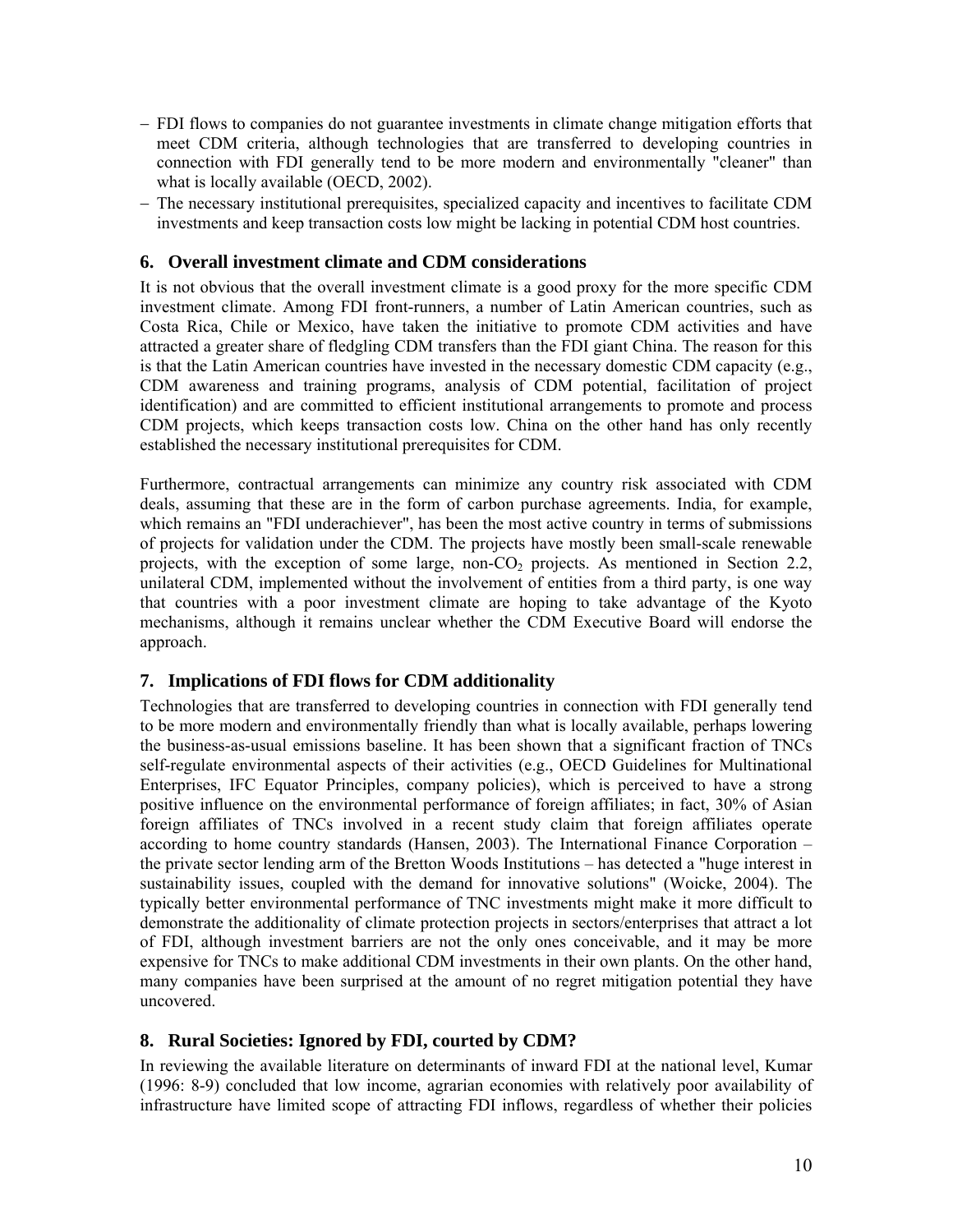are trade-friendly (e.g., liberalisation of trade policy regimes, investment incentives, protection of intellectual property rights). This conclusion is consistent with declining shares of low income countries in South Asia and Sub Saharan Africa in global FDI inflows, despite liberalization of trade and investment regimes (see figure 2). FDI flows have remained very modest, compared with other regions, such as Asia and Latin America, and multinational enterprises have not made as significant a contribution as elsewhere. According to the OECD (2003), FDI has been largely limited to investments in petroleum and other natural resources, and the TNCs have focused their activities on areas where returns are high enough to offset perceived risks of investing. In such cases, it might be difficult to argue convincingly that modest additional CDM financing is required to make a project commercially viable, but it is still conceivable that the CDM could help to overcome non-financial barriers to implementing some climate mitigation projects.

The backbone of the African private sector at present, however, is micro, small and medium-scale enterprises that often operate in the informal economy, yet most trade and investment promotion institutions do not reach them and channels for financial intermediation are ill-adapted to their needs (OECD, 2003). Efforts to attract more diverse FDI projects must go hand in hand with developing clusters of enterprises and sub-contracting or vendor programs to better link these enterprises to those operating in the modern economy. Similar efforts are needed to promote the development of carbon sequestration and small-scale rural energy supply or efficiency projects that are expected to be particularly important for CDM in many African countries. The World Bank's new Community Development Carbon Fund specifically targets small-scale projects in Least Developed Countries and the poorer regions of other developing countries. To date, large hydropower and waste-to-energy projects that involve methane emission reductions have attracted the greatest CDM investor interest (CDM Watch, 2004).

#### **9. Implications and need for further research**

This paper suggests that the simplistic assumption that CDM financial flows will be correlated closely with FDI flows may not hold and warrants further analysis. More importantly, however, further research is needed to determine how developing country entities can attract CDM investment or enhance their ability to export CERs. This will require more detailed analysis of:

- the sources of demand (countries; government vs. private; sectors and their CDM preferences),
- the dynamics of evolving carbon markets,
- the different CDM transaction models (equity investment in CDM projects vs. *ex ante* CER purchase agreements vs. secondary market CER trades), and
- the national determinants of CDM financial flows,
- the possible links between trade flows, FDI and CDM

Transnational corporations should investigate their potential carbon liabilities and CDM opportunities to consider if and how they can take advantage of emerging carbon markets to enhance their bottom line, while contributing to the protection of the global climate system and the sustainable development of CDM host countries. The CDM will not offer the same incentives to all companies, but could be particularly attractive to companies operating in regulated markets, such as the EU, or which produce climate-friendly advanced technologies or have significant lowcost greenhouse gas reduction potential in their foreign affiliates. CDM host countries, in turn, should assess the linkages between trade, investment and environmental issues (OECD, 2001) and consider how they can leverage CDM financial flows in support of their development priorities.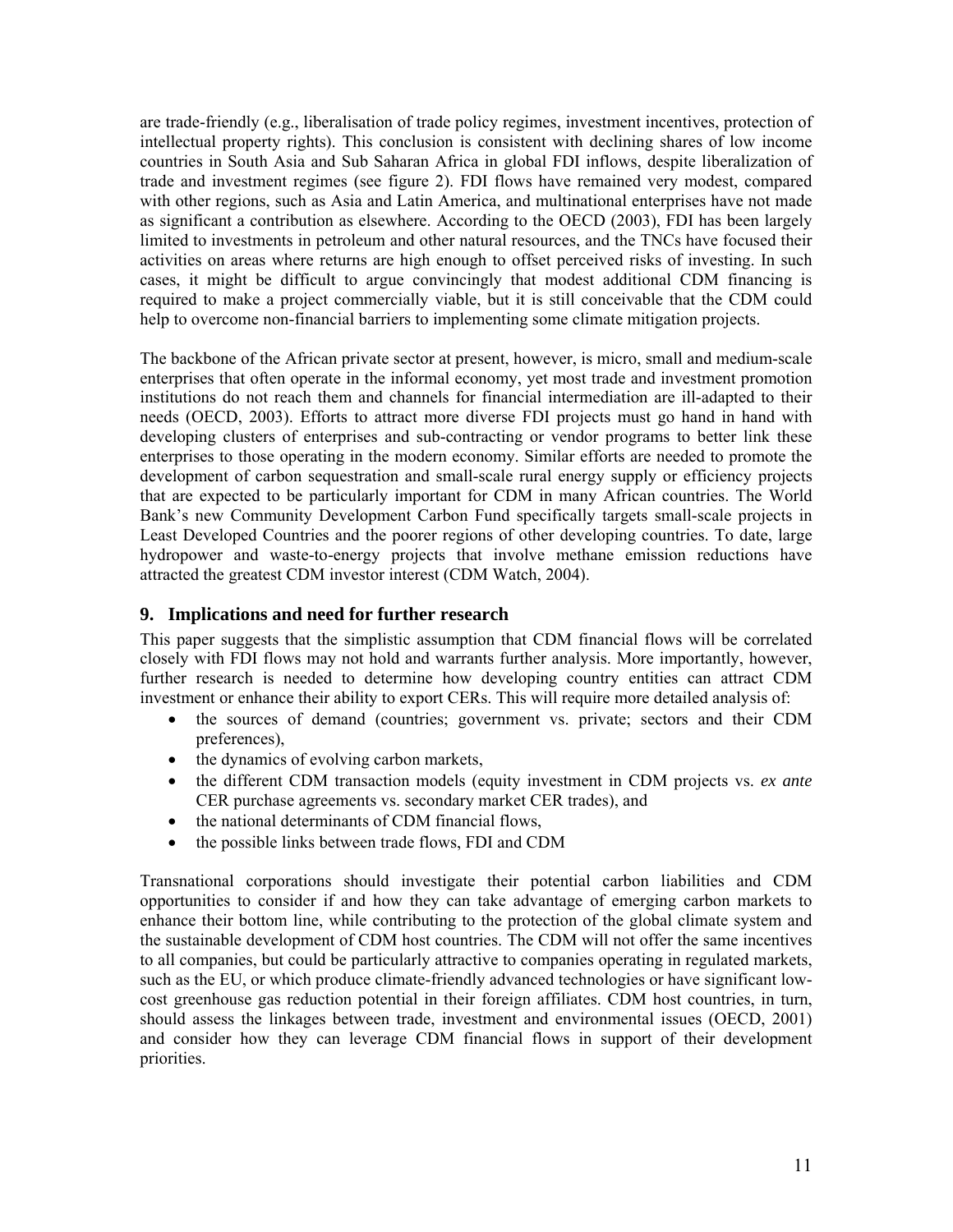#### **References**

- CDM Watch, 2004: *Clean Development Mechanism Status Note March 2004*. CDM Watch web site (www.cdmwatch.org/files/2004%20status%20note.pdf).
- Doh, Jonathan, Rodriguez, Peter, Uhlenbruck, Klaus, Collins, Jamie, and Lorraine Eden, 2003: Coping with corruption in foreign markets. *Academy of Management Executive* 17(3): 114- 127.
- Ellis, J., Corfee-Morlot, J. and H. Winkler (2004), Taking Stock of the Progress under the Clean Development Mechanism (CDM), Paris: Organisation for Economic Co-operation and Development/ International Energy Agency, COM/ENV/EPOC/IEA/SLT(2004)4/FINAL, downloadable at http://www.oecd.org/dataoecd/58/58/32141417.pdf
- Fankhauser, Sam, and Lucia Lavric, 2003: The investment climate for climate investment: Joint Implementation in transition countries. *EBRD Working Paper 77*. London: EBRD, 30 pp.
- Hansen, Michael, 2003: Managing the environment across borders: A survey of environmental management in transnational corporations in Asia. *Transnational Corporations* 12(1): 27-52.
- Heller, Thomas, Shukla, P.R. (2003), "Development and Climate: Engaging Developing Countries", PEW Center on global climate change, Working Draft, July 2003, pp 2-5
- Kumar, Nagesh, 1996: Foreign Direct Investments and Technology Transfers in Development: A Perspective on Recent Literature. Institute for New Technologies Discussion Paper 9606. Maastricht: United Nations University, 51 pp.
- Jahn, Michael; Michaelowa, Axel; Raubenheimer, Stefan; Liptow, Holger; 2004: Measuring the Potential of Unilateral CDM- A Pilot Study, HWWA Discussion Paper Nr. 263, Hamburg.
- Laseur, Joris; 2005: Unilateral CDM- Addressing the participation of developing countries in CDM project development, International Economics & Business Master Thesis, University of Groningen, Groningen.
- Loayza, Fernando; Kägi, Wolfram (2001), "Maximizing Host Countries' Benfits of CDM: From CDM Surpus Sharing to a CDM Tax Regime", in Saner, R., Jauregui, S & Yiu. L, Climate Change and Environmental Negotiations: Global and Local Dynamics: Reflections from Bolivia, Los Amigos del Libro, La Paz, pp225-242
- Lecocq, Frank, and Karan Capoor, 2003: *State and Trends of the Carbon Market 2003*. Washington, DC: PCF*plus* Research, pp. 28.
- Li, Shaomin, 2004: Poor governance does not repel investors. *Foreign Direct Investment* February/March 2004 (www.fdimagazine.com/news/fullstory.php/aid/585/Poor\_governance\_does\_not\_repel\_invest ors.html).
- OECD, 2002: *Foreign Direct Investment for Development: Maximising Benefits, Minimising Costs*. OECD Policy Brief. Paris: OECD, 7 pp.
- OECD, 2001: *Environmental Priorities for China's Sustainable Development*. CCNM/CHINA(2001)25. Paris: OECD, 45 pp.
- Saner, Raymond, Yiu, Lichia, Sondergaard, Michael. (2000), « *Business diplomacy management : a core competency for global companies »*, Academy of Management Executive, Vol. 14, No.1, February 2000, pp. 80-92
- Tafere Tesfachew and Karl P. Sauvant (2005), "Making FDI work for the poor", Development and Cooperation, Nr. 32, 2005, p.198